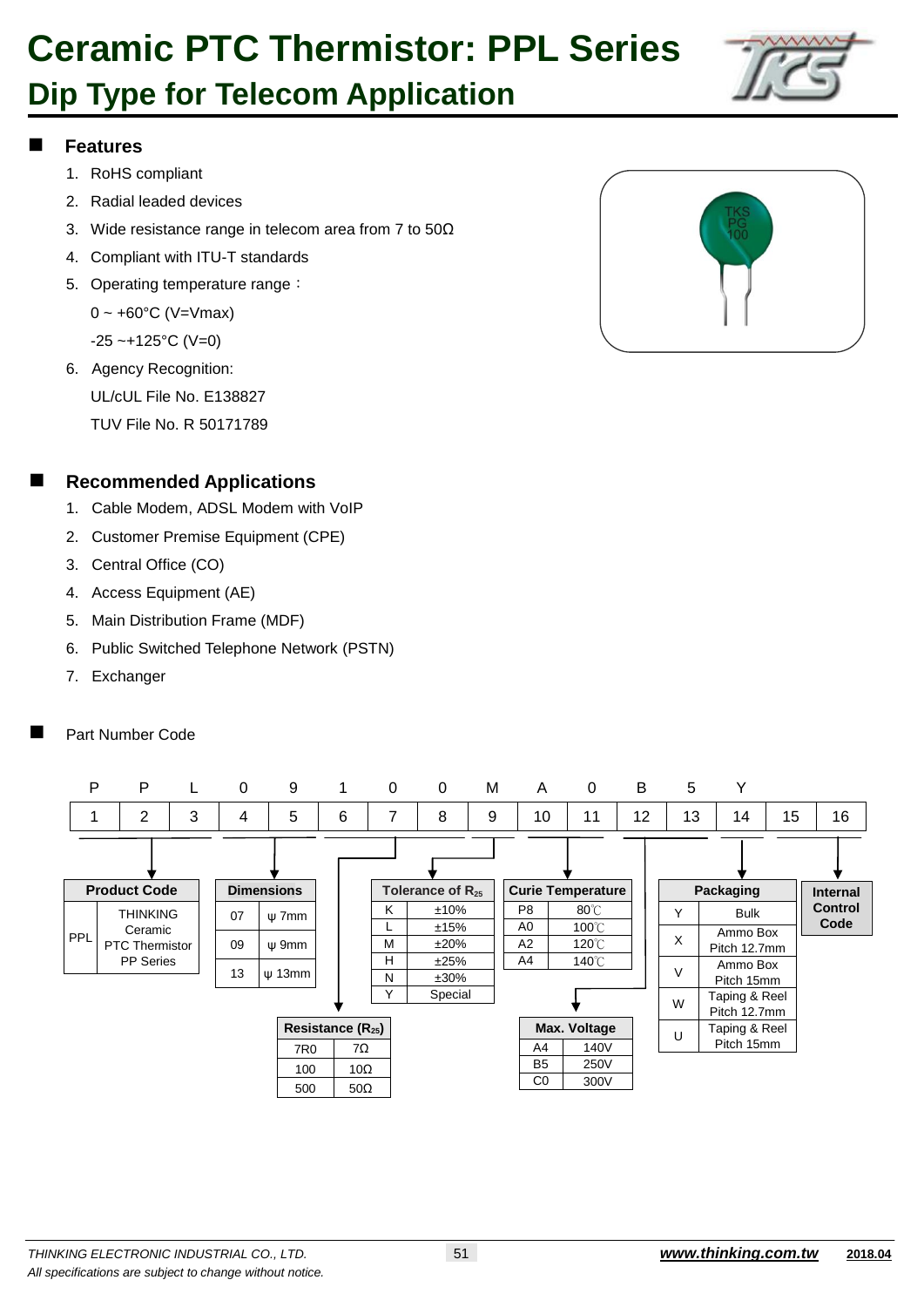# **Ceramic PTC Thermistor: PPL Series**



### **Dip Type for Telecom Application**

#### $\blacksquare$  Structure and Dimensions



(Unit: mm)

| Part No.                   | D            | Т           | H    | d     | P    |
|----------------------------|--------------|-------------|------|-------|------|
|                            | Max.         | Max.        | Max. | ±0.02 | ±1.0 |
| PPL077R0_A0B5              | $6.5 - 9.0$  | $3.0 - 5.0$ | 13.5 | 0.6   | 5    |
| PPL137R0□A0B5              | 12.5-15.0    | $3.0 - 5.0$ | 18.5 | 0.6   | 5    |
| PPL07100□A0B5              | $6.5 - 9.0$  | $3.0 - 5.0$ | 13.5 | 0.6   | 5    |
| PPL09100 <sup>40B5</sup>   | $8.0 - 10.5$ | $3.0 - 5.0$ | 15.5 | 0.6   | 5    |
| PPL07180 A0B5              | $6.5 - 9.0$  | $3.0 - 5.0$ | 12.5 | 0.6   | 5    |
| PPL09180 <sub>40B5</sub>   | $8.0 - 10.5$ | $3.0 - 5.0$ | 14.5 | 0.6   | 5    |
| PPL07250 A0B5              | $6.5 - 9.0$  | $3.0 - 5.0$ | 12.5 | 0.6   | 5    |
| PPL09250 A0B5              | $8.0 - 10.5$ | $3.0 - 5.0$ | 14.5 | 0.6   | 5    |
| PPL07390 A0B5              | $6.5 - 9.0$  | $3.0 - 5.0$ | 12.5 | 0.6   | 5    |
| PPL09390 A0B5              | $8.0 - 10.5$ | $3.0 - 5.0$ | 14.5 | 0.6   | 5    |
| PPL07500 A0C0              | $6.5 - 9.0$  | $3.0 - 5.0$ | 12.5 | 0.6   | 5    |
| PPL09500 <sup>2</sup> A0C0 | $8.0 - 10.5$ | $3.0 - 5.0$ | 14.5 | 0.6   | 5    |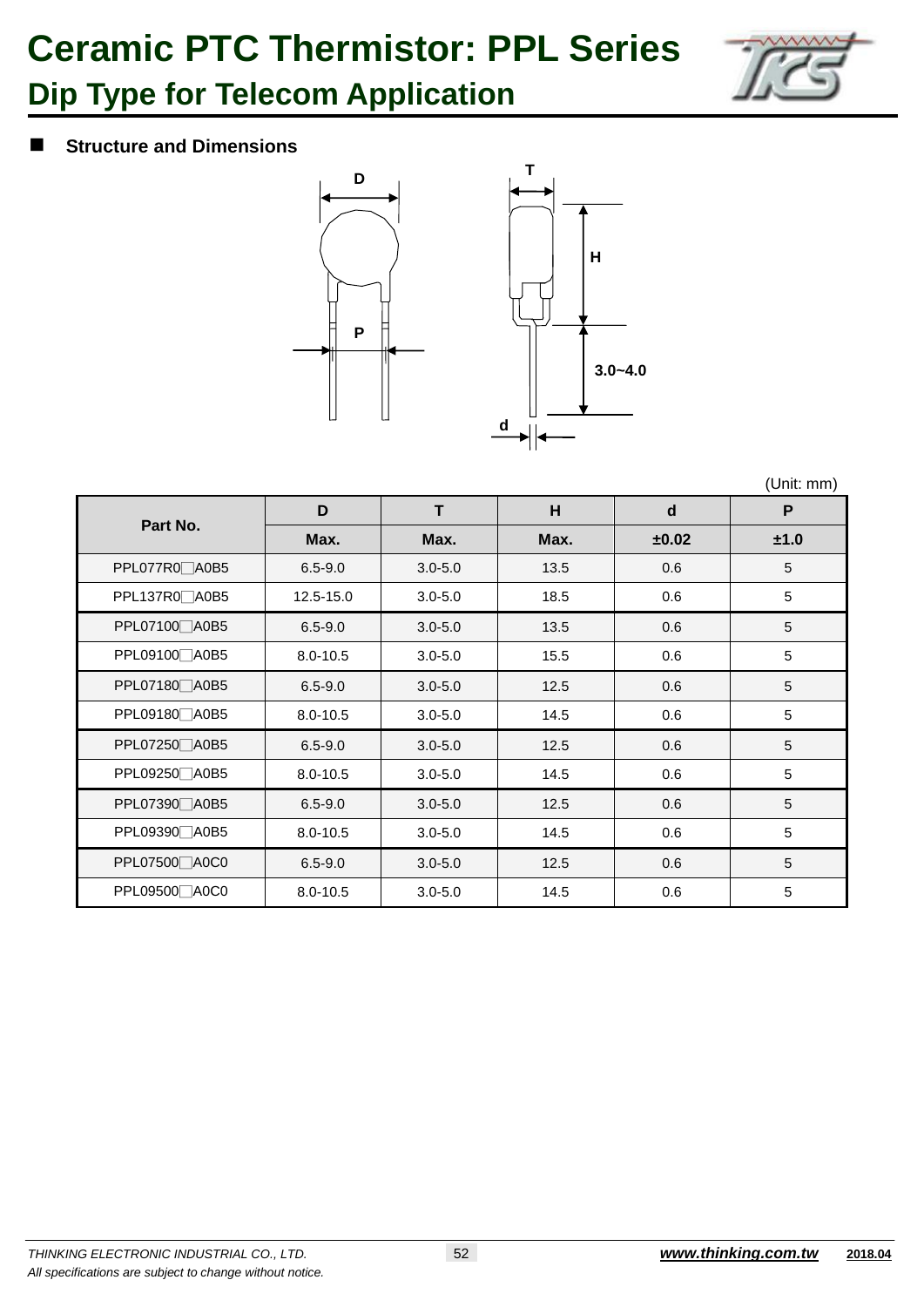### **Ceramic PTC Thermistor: PPL Series Dip Type for Telecom Application**



#### **Characteristics**

| Part No.                 | Zero-power<br><b>Resistance</b><br>at $25^{\circ}$ C | Non-<br>operating<br><b>Current</b><br>at $25^{\circ}$ C | Non-<br>operating<br><b>Current</b><br>at $40^{\circ}$ C | <b>Trip</b><br><b>Current</b><br>at $25^{\circ}$ C | <b>Responding Time</b><br>(sec) |                            | Max.                           | Max.<br><b>Voltage Current</b> | Withstanding<br><b>Voltage</b> |                  | <b>Safety</b><br><b>Approvals</b> |            |
|--------------------------|------------------------------------------------------|----------------------------------------------------------|----------------------------------------------------------|----------------------------------------------------|---------------------------------|----------------------------|--------------------------------|--------------------------------|--------------------------------|------------------|-----------------------------------|------------|
|                          | $R_{25}(\Omega)$                                     | $I_N$ (mA)<br>@25°C                                      | $I_N$ (mA)<br>@40℃                                       | $I_T(mA)$<br><b>@25℃</b>                           | $T(3A\rightarrow$<br>0.5A)      | $T(1A\rightarrow$<br>0.5A) | $T(0.5A \rightarrow$<br>0.15A) | $V_{max}$<br>$(V_{ac})$        | $I_{\text{max}}(A)$            | Vw<br>$(V_{ac})$ | UL/<br><b>cUL</b>                 | <b>TUV</b> |
| PPL077R0 A0B5            | $\overline{7}$                                       | 150                                                      | 130                                                      | 400                                                | 0.4                             | 3                          | 25                             | 250                            | 2.5                            | 250              |                                   |            |
| PPL137R0□A0B5            | $\overline{7}$                                       | 180                                                      | 170                                                      | 540                                                | 3                               | 20                         | 90                             | 250                            | 3                              | 250              | $\sqrt{ }$                        | $\sqrt{ }$ |
| PPL07100 A0B5            | 10                                                   | 130                                                      | 120                                                      | 390                                                | 0.8                             | 8.0                        | 35                             | 250                            | 2.5                            | 250              | $\sqrt{ }$                        | $\sqrt{ }$ |
| PPL09100 A0B5            | 10                                                   | 140                                                      | 130                                                      | 390                                                | 0.8                             | 8.0                        | 35                             | 250                            | 3                              | 250              | $\sqrt{ }$                        | $\sqrt{}$  |
| PPL07180 A0B5            | 18                                                   | 110                                                      | 100                                                      | 330                                                | 0.4                             | 2.5                        | 10                             | 250                            | 3                              | 250              | $\sqrt{ }$                        | $\sqrt{ }$ |
| PPL09180 A0B5            | 18                                                   | 110                                                      | 100                                                      | 330                                                | 0.4                             | 2.5                        | 10                             | 250                            | 3                              | 250              | $\sqrt{ }$                        | $\sqrt{ }$ |
| PPL07250 A0B5            | 25                                                   | 90                                                       | 80                                                       | 225                                                | 0.35                            | 2.0                        | 10                             | 250                            | 3                              | 250              | $\sqrt{ }$                        | $\sqrt{ }$ |
| PPL09250 A0B5            | 25                                                   | 75                                                       | 70                                                       | 225                                                | 0.35                            | 2.0                        | 10                             | 250                            | 3                              | 250              | $\sqrt{ }$                        | $\sqrt{}$  |
| PPL07390□A0B5            | 39                                                   | 70                                                       | 65                                                       | 180                                                | 0.3                             | 1.0                        | 4.0                            | 250                            | 3                              | 250              | $\sqrt{ }$                        | $\sqrt{ }$ |
| PPL09390 <sup>40B5</sup> | 39                                                   | 70                                                       | 65                                                       | 180                                                | 0.3                             | 1.0                        | 4.0                            | 250                            | 3                              | 250              | $\sqrt{ }$                        | $\sqrt{ }$ |
| PPL07500□A0C0            | 50                                                   | 60                                                       | 55                                                       | 165                                                | 0.15                            | 0.8                        | 3.5                            | 300                            | 3                              | 600              | $\sqrt{ }$                        | $\sqrt{ }$ |
| PPL09500 A0C0            | 50                                                   | 65                                                       | 60                                                       | 165                                                | 0.15                            | 0.8                        | 3.5                            | 300                            | 3                              | 650              | $\sqrt{ }$                        | $\sqrt{ }$ |

**Note**  $\Box$  is tolerance of R<sub>25.</sub>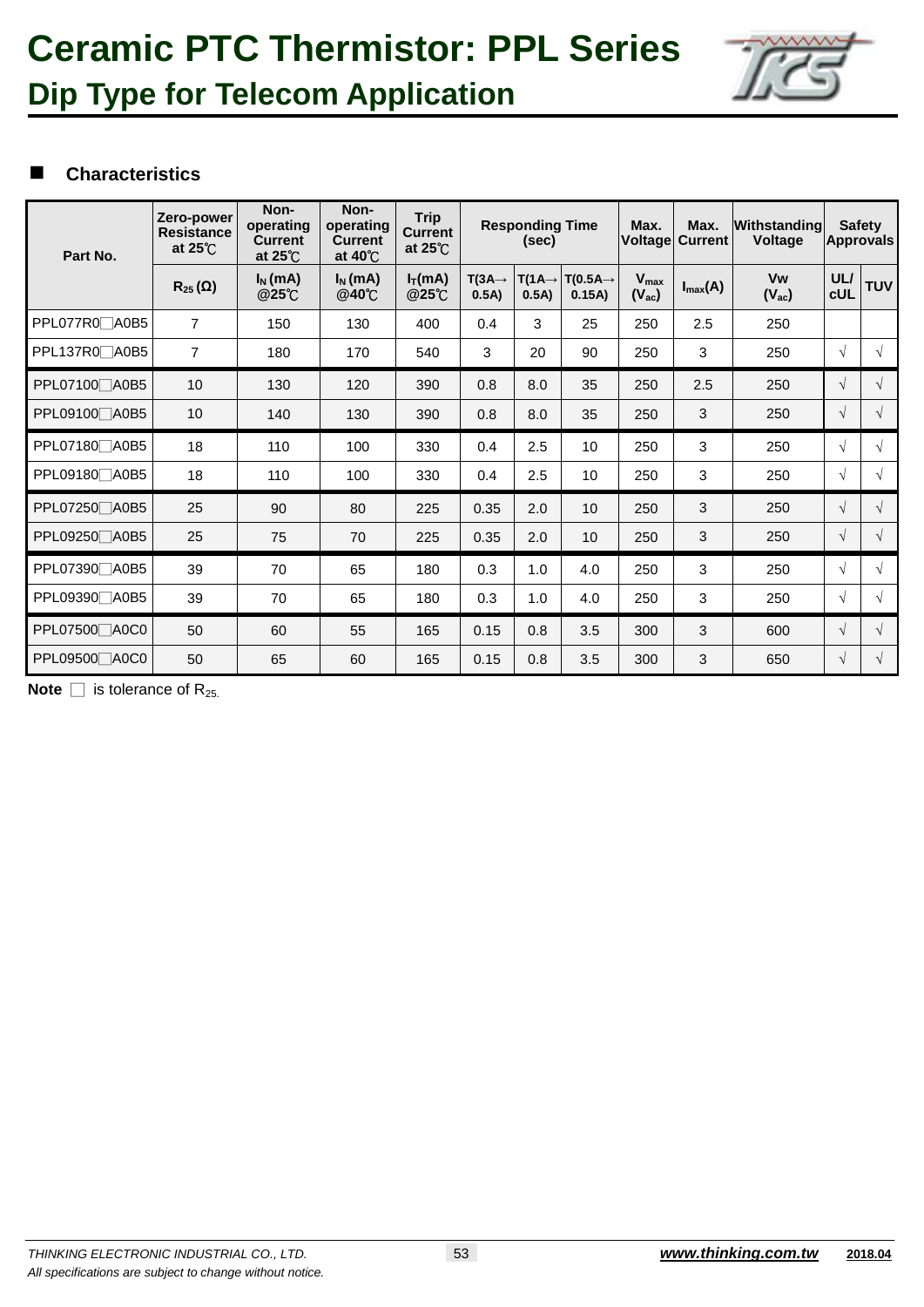# **Ceramic PTC Thermistor: PPL Series**



### **Dip Type for Telecom Application**

**R-T Characteristic Curves (Typical)**



#### **Circuit for Typical Application**

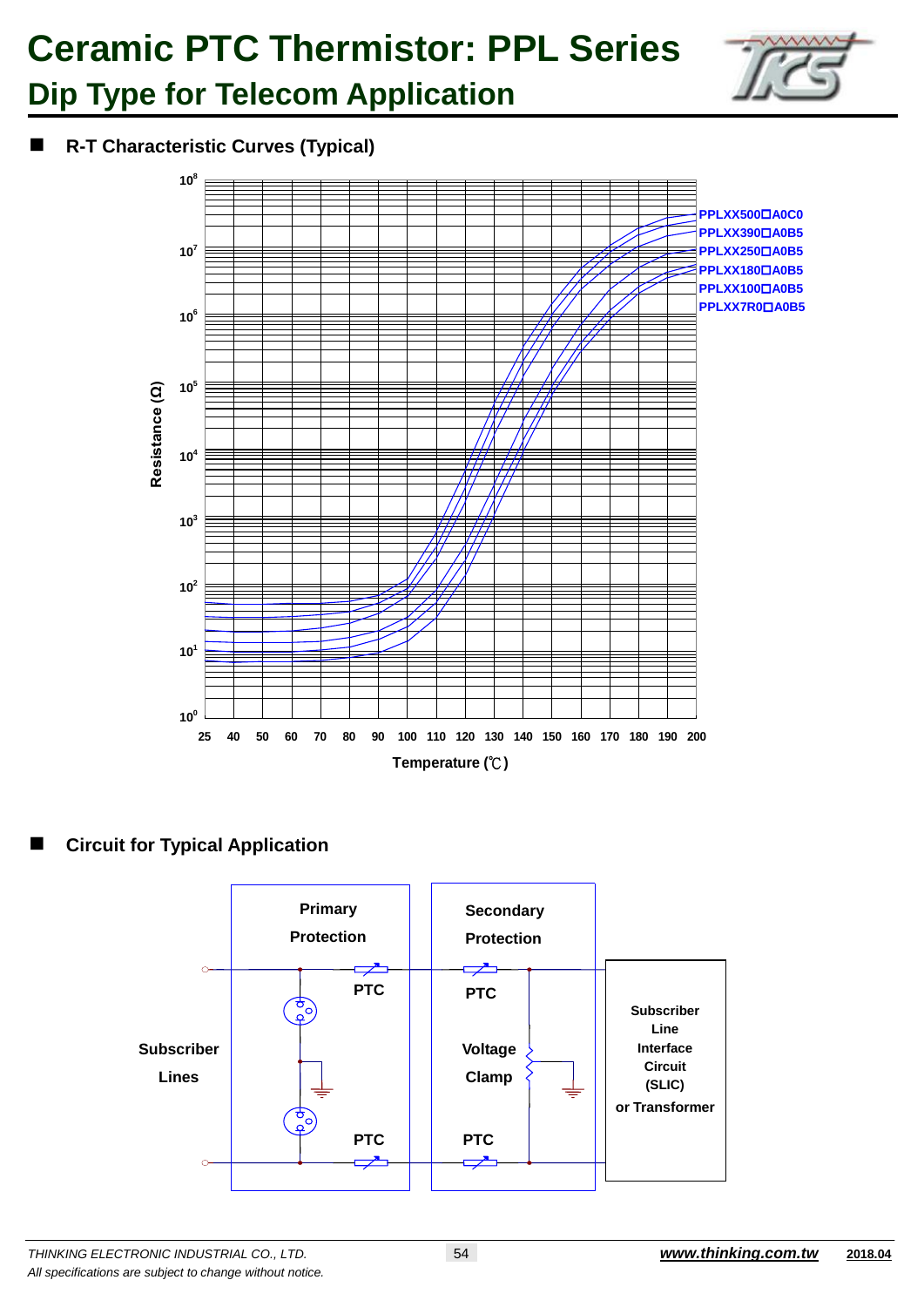## **Ceramic PTC Thermistor: PPL Series Dip Type for Telecom Application**



- **Soldering Recommendation** 
	- **Wave Soldering Profile**



3: 5℃/sec Max

#### **Recommended Reworking Conditions with Soldering Iron**

| <b>Item</b>                       | <b>Conditions</b>       |  |
|-----------------------------------|-------------------------|--|
| Temperature of Soldering Iron-tip | $360^{\circ}$ (max.)    |  |
| Soldering Time                    | 3 sec (max.)            |  |
| Distance from coating             | $2 \, \text{mm}$ (min.) |  |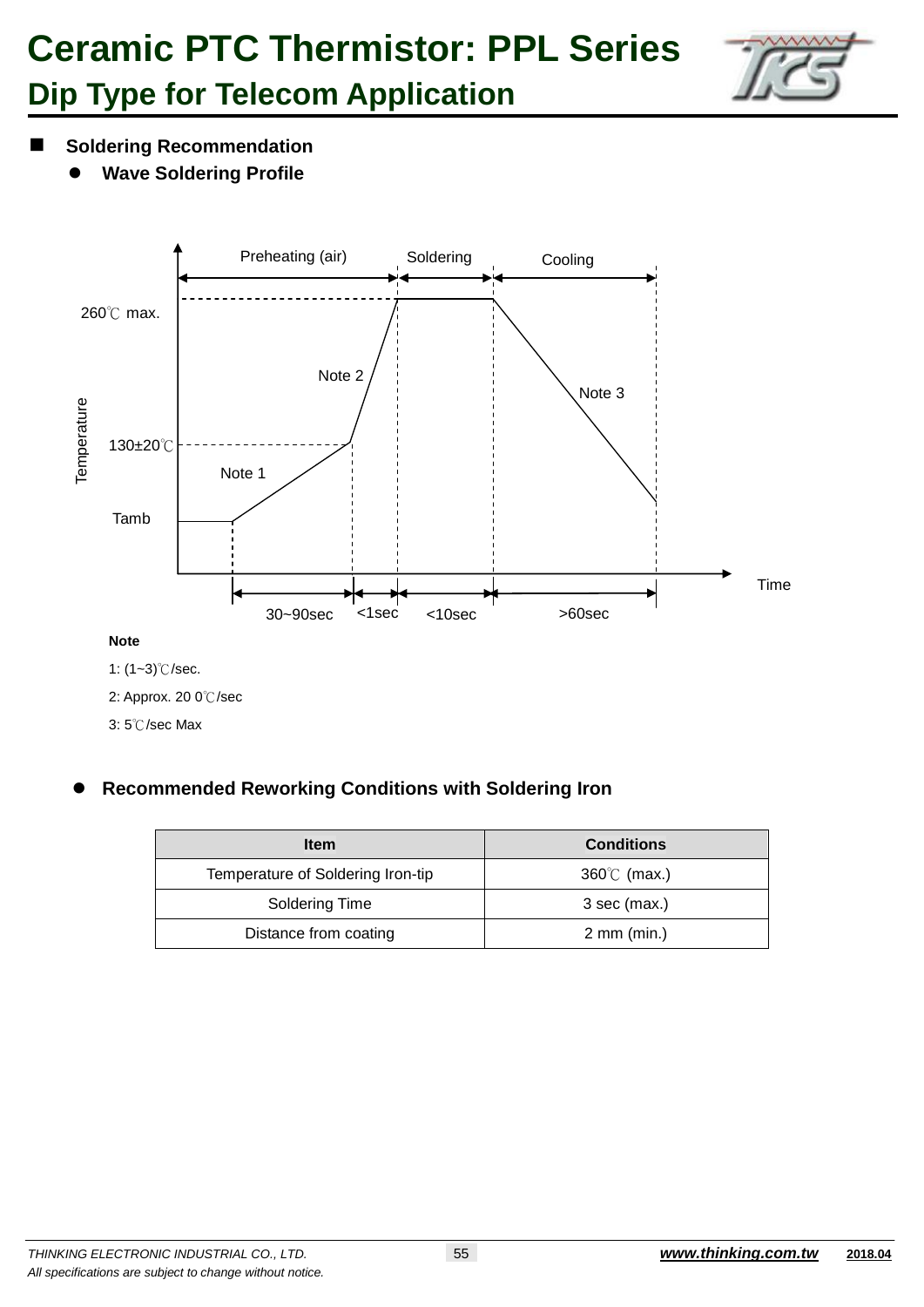### **Ceramic PTC Thermistor: PPL Series Dip Type for Telecom Application**



#### **Reliability**

| <b>Item</b>                                                 | <b>Standard</b>           | <b>Test conditions and methods</b>                                                                                                                                                                           | <b>Specifications</b>                                                                                                                               |                                                                      |                                                                                                         |  |
|-------------------------------------------------------------|---------------------------|--------------------------------------------------------------------------------------------------------------------------------------------------------------------------------------------------------------|-----------------------------------------------------------------------------------------------------------------------------------------------------|----------------------------------------------------------------------|---------------------------------------------------------------------------------------------------------|--|
| Robustness of<br>Terminations                               | IEC 60738-1               | Gradually apply 10N and keep the unit fixed for 10±1 sec.                                                                                                                                                    |                                                                                                                                                     |                                                                      | $\mid \triangle \mathsf{R}_{25} / \mathsf{R}_{25} \mid \leq 20\%$<br>No visible damage                  |  |
| Solderability                                               | IEC 60738-1               | 245 $\pm$ 3 °C, 2 $\pm$ 0.5 sec                                                                                                                                                                              |                                                                                                                                                     |                                                                      | At least 95% of terminal<br>electrode is covered by new<br>solder                                       |  |
| Resistance to<br>Soldering Heat                             | IEC 60738-1               | 260±3 ℃, 10±1 sec                                                                                                                                                                                            |                                                                                                                                                     |                                                                      | $\triangle$ R <sub>25</sub> /R <sub>25</sub>   $\leq$ 20%<br>No visible damage                          |  |
| Vibration                                                   | IEC 60738-1               | Frequency range: 10~55Hz<br>Amplitude: 0.75mm or 98m/s <sup>2</sup><br>Duration: 6hrs(3x2 hrs)                                                                                                               | Direction: 3 mutually perpendicular directions                                                                                                      |                                                                      | $\triangle$ R <sub>25</sub> /R <sub>25</sub>   $\leq$ 20%<br>No visible damage                          |  |
| Shock                                                       | IEC 60738-1               | Wave: half-sine<br>$\angle$ V: 1.0m/s<br>Pulse time: 30ms                                                                                                                                                    | Acceleration: 50 m/s <sup>2</sup>                                                                                                                   |                                                                      |                                                                                                         |  |
| Rapid Change of<br>Temperature                              | IEC 60738-1               | 5 cycles.<br><b>Step</b><br>1<br>$\overline{2}$<br>3<br>4                                                                                                                                                    | The thermal shock conditions shown below shall be repeated<br>Temperature (°C)<br>$-40 \pm 5$<br>Room temperature<br>$85 \pm 5$<br>Room temperature | Period (minutes)<br>$30 \pm 3$<br>$5 \pm 3$<br>$30\pm3$<br>$5 \pm 3$ | $ \triangle R_{25}/R_{25}  \leq 20\%$<br>No visible damage                                              |  |
| Climatic<br>Sequence                                        | IEC 60738-1               | Dry heat: 125 $\degree$ C for 16 hrs<br>Damp heat first cycle:40°C, 95% R.H, cycle time: 24 hrs<br>Cold: -40℃ for 2 hrs<br>Damp heat (cyclic), remaining cycles: 5 cycles<br>Test according to IEC60068-2-30 |                                                                                                                                                     |                                                                      | $ \triangle R_{25}/R_{25}  \le 20\%$<br>No visible damage                                               |  |
| Damp Heat,<br><b>Steady State</b>                           | IEC 60738-1               | 40±2°C, 90~95% RH, for 1000±2hrs                                                                                                                                                                             |                                                                                                                                                     |                                                                      | $ \triangle R_{25}/R_{25}  \leq 20\%$<br>No visible damage                                              |  |
| Endurance at<br>Max. Operating<br>Temp. and<br>Max. Voltage | IEC 60738-1               | 60℃, Vmax, It <i<imax 1000±2hrs<="" for="" td=""><td><math>\triangle</math>R<sub>25</sub>/R<sub>25</sub>   <math>\leq</math>20%<br/>No visible damage</td></i<imax>                                          |                                                                                                                                                     |                                                                      | $\triangle$ R <sub>25</sub> /R <sub>25</sub>   $\leq$ 20%<br>No visible damage                          |  |
| Over Current                                                | Specification<br>Standard | 220Vrms, Imax, 60s on and 600s off, 20 cycles<br>(For Vw≤250V only)                                                                                                                                          |                                                                                                                                                     |                                                                      | $\triangle$ R <sub>25</sub> /R <sub>25</sub>   $\leq$ 20%<br>No visible damage                          |  |
| <b>Power Contact</b>                                        | <b>ITU-T K.20 9.4</b>     | 230Vrms, 10Ω, 15 Min.                                                                                                                                                                                        |                                                                                                                                                     |                                                                      | No visible damage                                                                                       |  |
| <b>Lightning Surge</b>                                      | ITU-T K30 4.2.5           | 1.0KV, 10/1000µs, 25A, 30 cycles<br>1.5KV,10/310µs,37.5A,,10cycles                                                                                                                                           |                                                                                                                                                     |                                                                      | $\triangle$ R <sub>25</sub> /R <sub>25</sub>   $\leq$ 20%<br>No visible damage                          |  |
| Power Induction                                             | Specification<br>Standard | 650Vrms,600 $\Omega$ ,1s on and 60s off ,10 cycles(For Vw $\geq$ 650V only)<br>600Vrms, 600 $\Omega$ , 1s on and 60s off, 10 cycles (For Vw=600V only)                                                       |                                                                                                                                                     |                                                                      | $\triangle$ R <sub>25</sub> /R <sub>25</sub>   $\leq$ 10%<br>No visible damage                          |  |
| <b>Failure Mode</b>                                         | Specification<br>Standard | 600Vrms, 0ohm, 1hr, 1 cycle (For Vw $\geq$ 650V only)<br>250 Vrms, 10A, 1hr, 1 cycle(For Vw < 650V only)                                                                                                     |                                                                                                                                                     |                                                                      | Circuit disconnected or high<br>resistance is allowed, but low<br>resistance or fire is not<br>allowed. |  |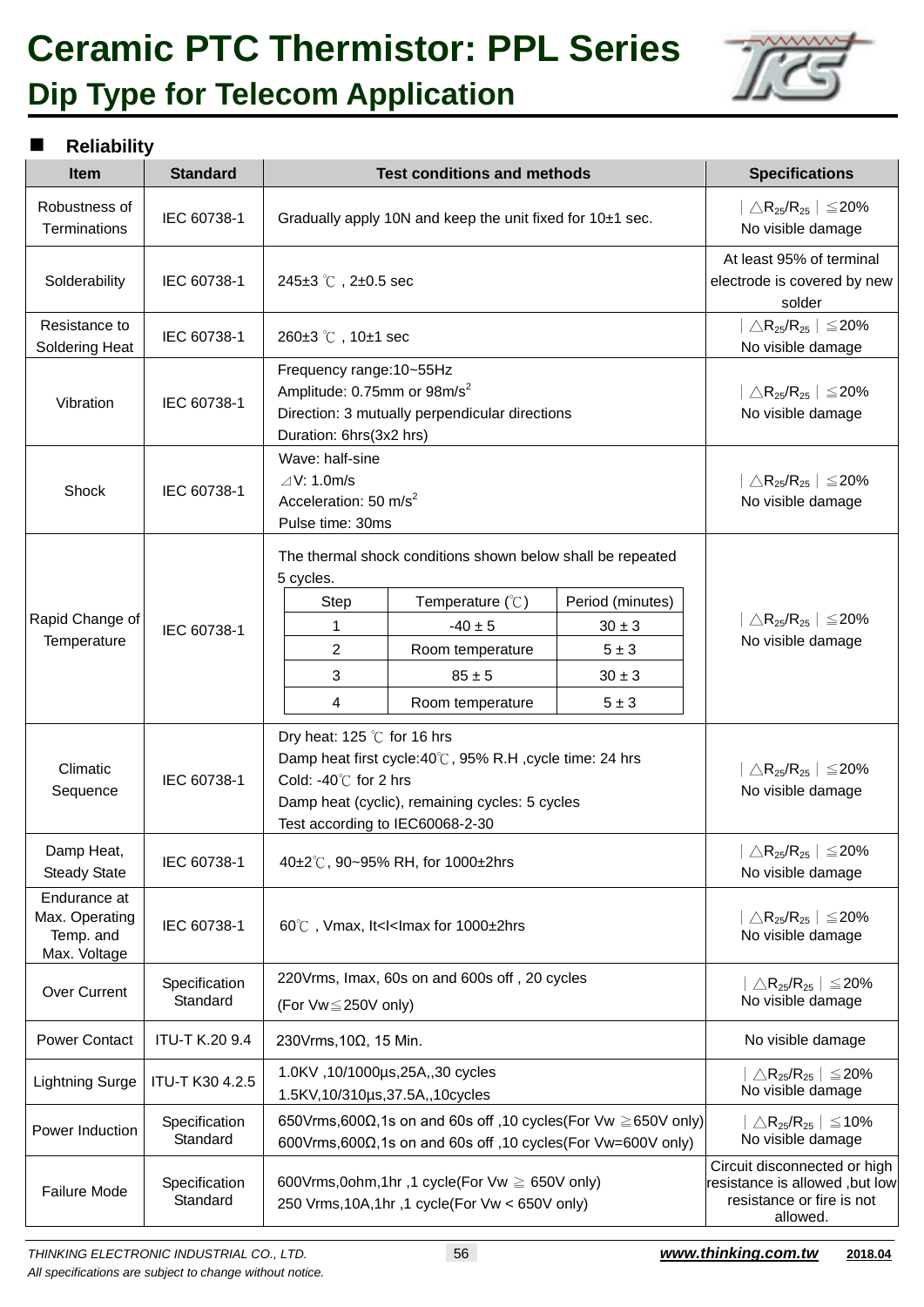

**Packaging**

**Taping Specification**



#### **Parameter List**

(Unit: mm)

| <b>Index</b>   | <b>Parameter</b>                    | <b>Nominal dimensions</b> | <b>Tolerance</b>      |      |
|----------------|-------------------------------------|---------------------------|-----------------------|------|
| P              | Lead spacing                        | 5                         | ±1                    |      |
| $P_0$          | Sprocket hole pitch                 | 12.7                      | 15                    | ±0.3 |
| $P_1$          | Ordinate to adjacent component lead | 3.85                      | 5                     | ±1   |
| P <sub>2</sub> | Device pitch                        | 12.7                      | 15.0                  | ±1   |
| $H_0$          | Abscissa to plane (kinked lead)     | 16                        | 16                    | ±0.5 |
|                |                                     |                           | 29 (for PPL07 series) |      |
| $H_1$          | Abscissa to top                     | 31 (for PPL09 series)     | Max.                  |      |
|                |                                     | 35 (for PPL13 series)     |                       |      |
| W              | Carrier tape width                  | 18                        | 18                    | ±1   |
| $W_0$          | Hold-down tape width                | 12 <sup>2</sup>           | $12 \overline{ }$     | ±1.5 |
| $W_1$          | Sprocket hole position              | 9                         | 9                     | ±1   |
| $W_2$          | Top distance between tape edges     | 3                         | 3                     | Max. |
| $\Delta$ P     | Body tape plane deviation           | 1                         | 1                     | Max. |
| ∆ h            | Body lateral deviation              | $\overline{2}$            | $\overline{2}$        | Max. |
| $D_0$          | Sprocket hole diameter              | 4                         | 4                     | ±0.2 |
| t              | Tape thickness                      | 0.6                       | 0.6                   | ±0.2 |